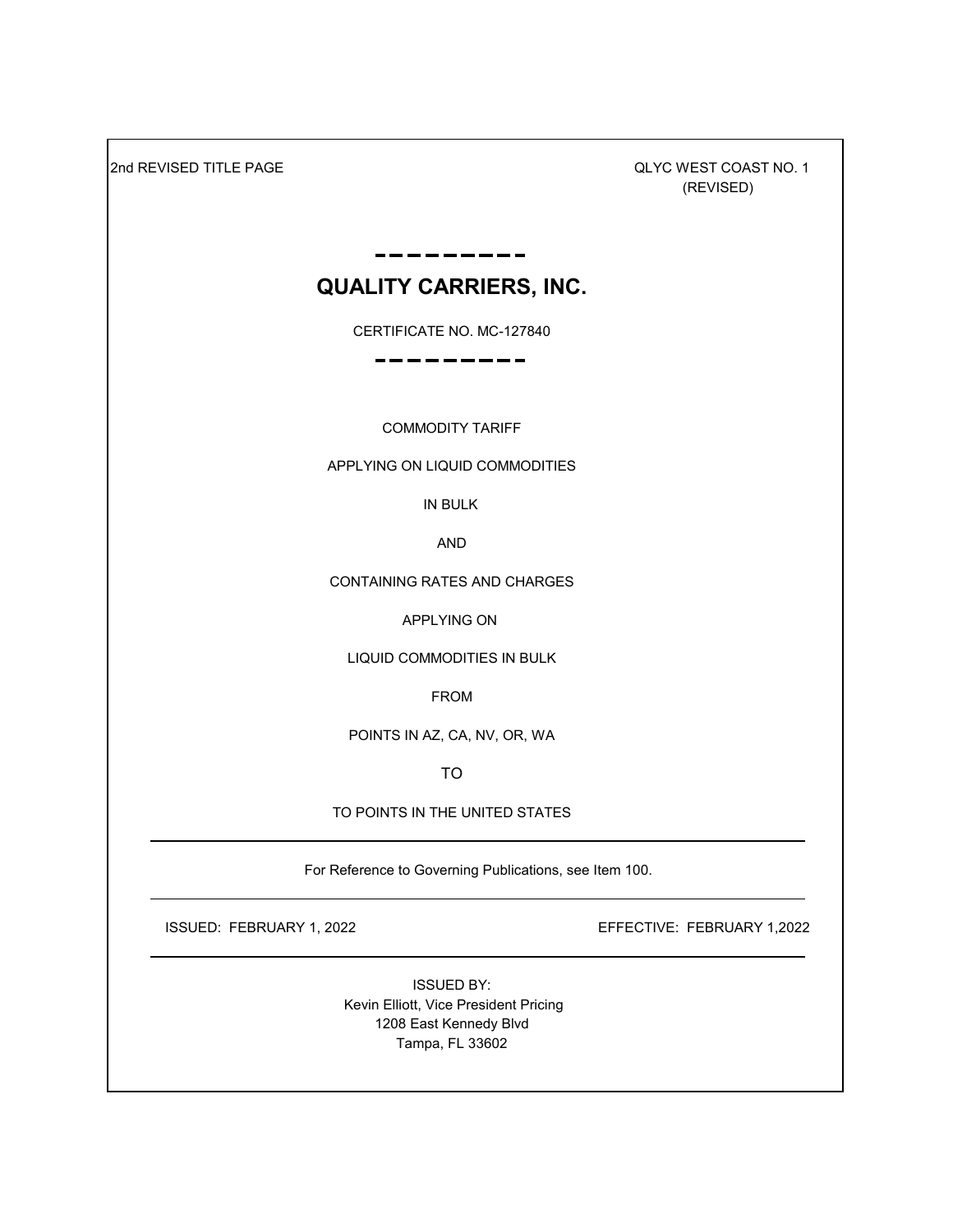#### s CHECK SHEET OF TARIFF PAGES

This check sheet will be revised for the convenience of the users of this tariff. The following list shows all effective revisions as of the effective date of this page.

| Page | <b>Revision</b> | Page | <b>Revision</b> | Page | <b>Revision</b> |
|------|-----------------|------|-----------------|------|-----------------|
| ТP   | #2              |      | #4              | 5-A  | Page Removed    |
|      | #4              |      | #4              |      | #4              |
|      | #4              |      | Page Removed    |      |                 |

# - When the Revision No. bears this reference mark, page is issued with this check sheet.

## ITEM 100:

#### GOVERNING PUBLICATIONS

This tariff is governed, except as otherwise provided, by the following described tariffs and by supplements or loose-leaf page amendments thereto or successive issues thereof.

| s  | <b>Rand McNally</b><br><b>Milemaker</b> | <b>Household Goods</b><br><b>Carriers' Bureau Agent</b> | <b>HGB 100 Series</b><br>(latest version) | ---                                 |
|----|-----------------------------------------|---------------------------------------------------------|-------------------------------------------|-------------------------------------|
|    | Claims Procedure                        | Quality Carriers, Inc.                                  | <b>QLYC 102</b>                           | ---                                 |
| s. | <b>Rate And</b><br><b>Policy Guide</b>  | Quality Carriers, Inc.                                  | <b>QLYC 100</b>                           |                                     |
|    | Hazardous<br>Materials                  | American Trucking<br>Assoc., Inc.                       | ICC ATA 111                               | ---                                 |
|    | <b>KIND</b><br>OF TARIFF                | <b>ISSUING AGENT</b>                                    | <b>TARIFF NO SERIES</b>                   | <b>SPECIAL</b><br><b>PROVISIONS</b> |

## ABBREVIATIONS AND REFERENCE MARKS

| <b>S.</b> . | Change which results in neither an increase or decrease.                                                                           |
|-------------|------------------------------------------------------------------------------------------------------------------------------------|
| <b>U</b>    | Increase.                                                                                                                          |
|             | Decrease.                                                                                                                          |
|             | Addition.                                                                                                                          |
|             |                                                                                                                                    |
| CA          | California.                                                                                                                        |
| <b>NOI</b>  | Not more specifically indicated.                                                                                                   |
|             | Provisions shown within brackets are shown for information only and are used to identify date in the<br>issuing carriers computer. |

#### (109q)

For explanation of abbreviations and reference marks, see above.

ISSUED: FEBRUARY 1, 2022

EFFECTIVE: FEBRUARY 1, 2022

ISSUED BY: Kevin Elliott, Vice President Pricing 1208 East Kennedy Blvd Tampa, FL 33602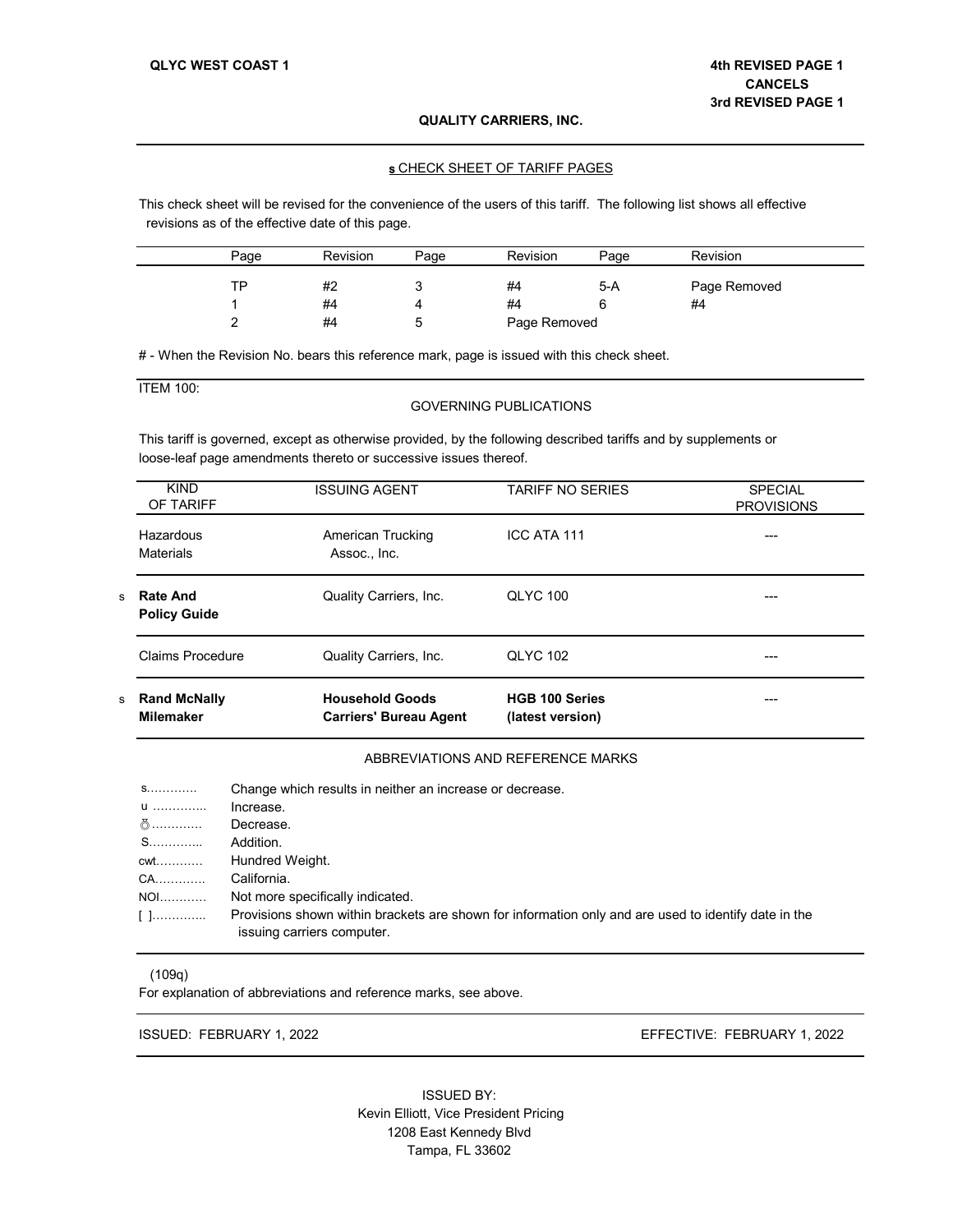#### RULES AND REGULATIONS

## **MINIMUM CHARGE**

Minimum charges on all shipments moving herein will be \$615.00 per load.

## **ORDERS CANCELLED**

Carrier must be notified a minimum of twentyfour (24) hours prior to loading time of any cancelled load, or a charge of \$615.00 will be made.

## **PUMPING CHARGES**<br>\$75.00 for loading

\$75.00 for unloading

#### **RETURN LOADS**

All loads (0-300 miles one way) returned to the original shipping point will be returned at **60%** of the outbound rate.

 All miles over 300 miles, one way, a charge of **\$4.00** per mile from destination point back to origin will apply, in additional to the original linehaul charge.

#### **SPLIT LOADING, UNLOADING, STOPPING IN TRANSIT**

\$200.00 per stop after first stop. Additional miles will be charged at the rate of \$5.00 per mile. No additional free time is allowed for additional stops.

#### **SPOTTING TRAILER FOR LOADING AND UNLOADING**

\$6.50 per running mile, terminal to terminal, minimum charge **\$750.00**

## **SCALING - PUBLIC SCALES**

\$50.00 charge per weight ticket. Computation of load and unload detention time begins when carrier arrives/departs a public scale for scaling.

### **REDELIVERY CHARGES**

When carrier is required to re-deliver a shipment, a charge of \$6.50 per running mile, terminal to terminal, minimum charge of \$750.00 will be applicable.

| <b>CLEANING CHARGES</b> | <b>Excludes Arizona</b> | Arizona Only |
|-------------------------|-------------------------|--------------|
| Plain Water Wash        | \$400.00                | \$650.00     |
| Detergent Wash          | \$485.00                | \$700.00     |
| Caustic Wash            | \$500.00                | \$700.00     |
| Solvent Wash            | \$525.00                | \$700.00     |
| Compartment             | \$75.00                 | \$85.00      |

Compartment Tank Cleaning - Additional charge per compartment will apply over and above first compartment and basic Tank Cleaning Charge per charge shown above.

Any additional services, solvents and materials required to clean carrier's equipment will be charged at cost plus 20%.

#### **HEEL DISPOSAL**

Heel disposal will be \$25 per gallon, non-hazardous commodities, on all gallons Heel disposal will be \$35 per gallon, hazardous commodities, on all gallons

#### **HAND LABOR**

Hand labor invovled in tank cleaning is charged at an hourly rate of \$125 per hour

For explanation of abbreviations and reference marks, see page 1.

ISSUED: FEBRUARY 1, 2022 EFFECTIVE: FEBRUARY 1, 2022

Tampa, FL 33602 ISSUED BY: Kevin Elliott, Vice President Pricing 1208 East Kennedy Blvd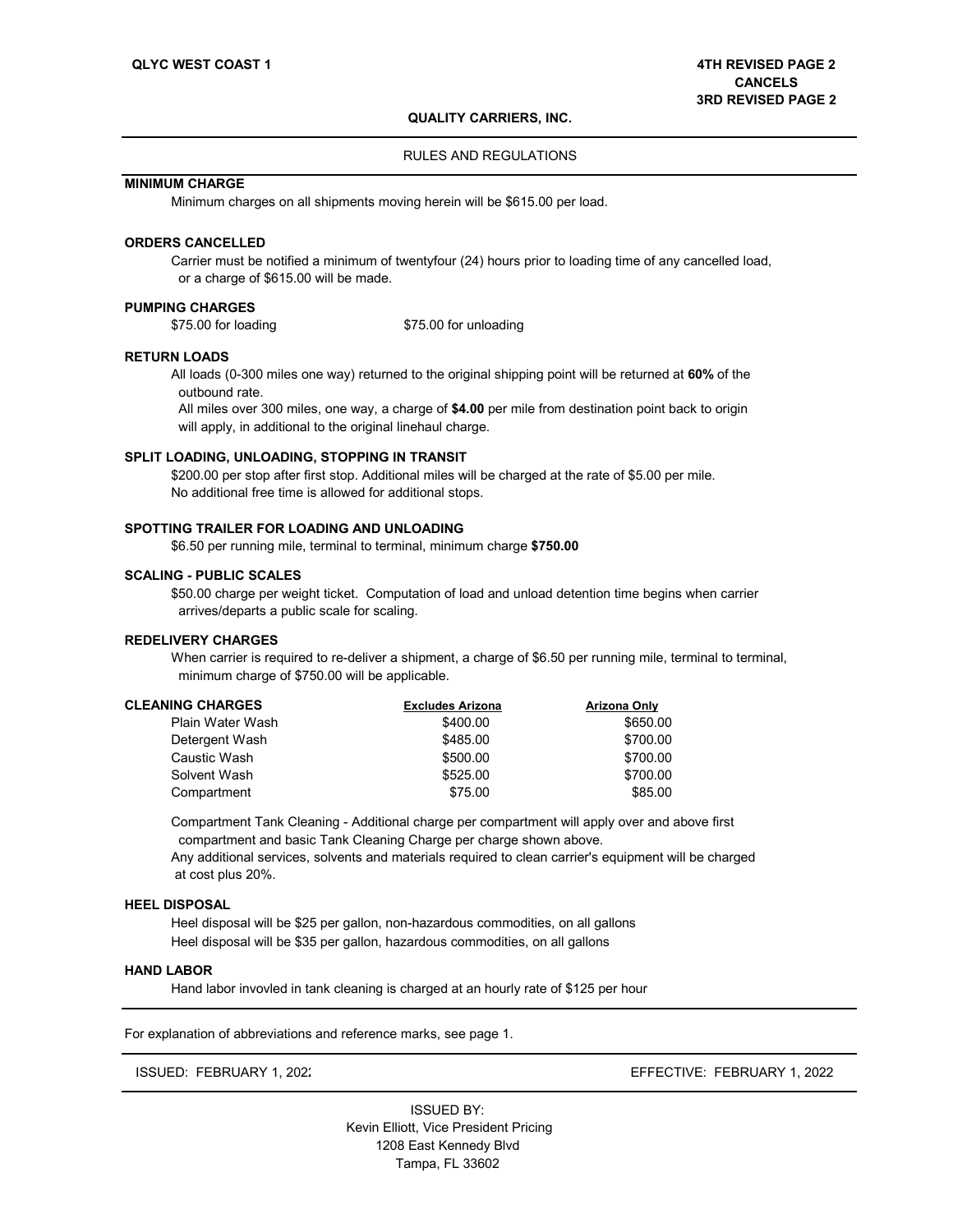## RULES AND REGULATIONS

#### **HELPER TO ASSIST DRIVER/SPECIAL EQUIPMENT**

**\$150.00** per hour (portal-to-portal)

This rate also applies when carrier must send out special equipment to load/unload carrier's equipment due to shipper's failure to request said special equipment when tendering the equipment.

## **HOURLY RATE** ( Available only within 50 mile radius)

Carrier's driver, power unit and trailer: \$150.00 per hour.<br>Carrier's driver and power unit: \$150.00 per hour. Carrier's driver and power unit:

Time and distance is "portal-to-portal" from carrier's terminal, plus one half hour inspection time. Eight (8) hour minimum on all hourly deliveries.

#### **LOADING AND UNLOADING TIME**

Two (2) hours free time loading. Two (2) hours free time unloading. Excess time: **\$31.25** per quarter hour or fraction thereof.

#### **ADVANCE LOADING**

When carrier is required to pre-load a shipment for next day local (0-200 miles) delivery, an additional flat charge of \$500.00 plus fuel surcharge is applicable.

#### **EMPTY MILES**

(A) Shipments subject to rates named herein, when neither origin nor destination is located in the terminal area specified herein, will be subject to the following excess mileage provision;

When, at the request of the consignor or consignee, the carrier is required to travel miles (See Note) in excess of twice the one-way tariff miles, the normal line-haul charge will apply, plus an excess mileage charge computed in the following manner:

- (1) Determine the one-way tariff mileage and multiply by two to determine the roundtrip tariff miles.
- (2) Determine the actual miles traveled from the carrier's originating terminal over the actual route of movement and return to the originating terminal.
- (3) The difference between the roundtrip tariff miles and the actual miles traveled shall be billed at \$5.00 cents per mile. This charge is in addition to all other applicable charges.
- NOTE: Miles include all miles traveled from the carrier's originating terminal over the actual route of movement and return to the originating terminal.
- (B) Terminal areas for the purpose of this item will be Alameda, Contra Costa, Los Angeles, Orange, San Joaquin, San Francisco, San Mateo and Santa Clara Counties.
- (C) Mileage to apply will be determined in accordance with the provisions of the governing mileage guide.

For explanation of abbreviations and reference marks, see page 1.

ISSUED: FEBRUARY 1, 2022

EFFECTIVE: FEBRUARY 1, 2022

 Kevin Elliott, Vice President Pricing 1208 East Kennedy Blvd Tampa, FL 33602 ISSUED BY: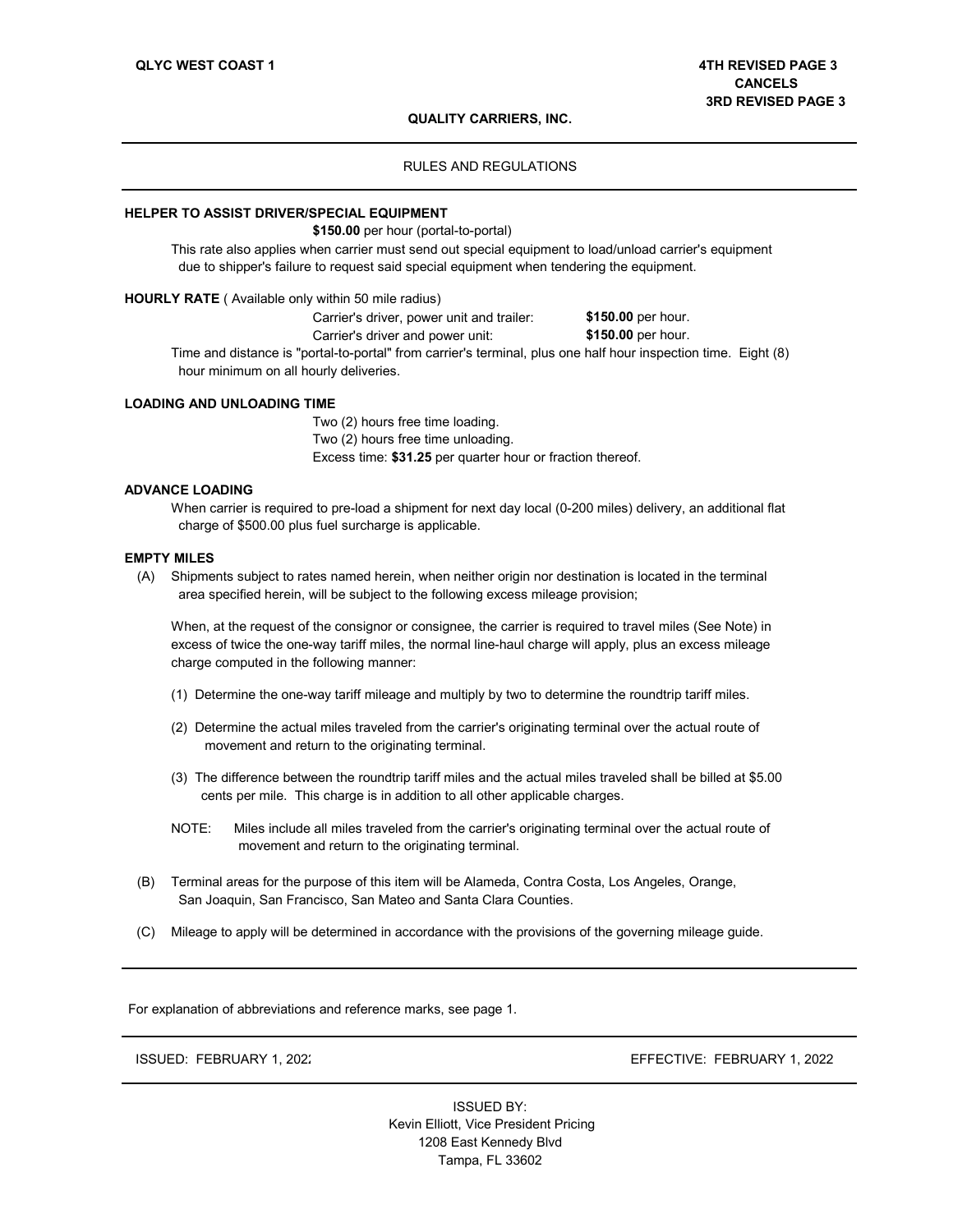#### RULES AND REGULATIONS

#### **PICK-UP OR DELIVERY SERVICE - SUNDAYS OR HOLIDAYS (Note A)**

When a shipper or consignee requires pick-up, delivery, spotting or movement any part of which occurs on Sundays (Note A) or Holidays, charges computed as follows will be applicable in addition to all other lawful charges:

- (a) 50% of the linehaul charge in tariffs governed hereby, subject to a minimum additional charge of \$350.00 and a maximum additional charge of \$400.00 per unit, per man, per day.
- (b) The following, or the days on which they are celebrated, shall be deemed Holidays:

| New Year's Day                | January 1                   | Labor Day                  | 1st Monday/September        |
|-------------------------------|-----------------------------|----------------------------|-----------------------------|
| President's Day               | 3rd Monday/February         | Veteran's Day              | November 11                 |
| Martin Luther King's Birthday | January 19                  | <b>Thanksgiving Day</b>    | <b>Last Thursday/Novemb</b> |
| Good Friday                   | <b>Friday before Easter</b> | Day after Thanksgiving Day |                             |
| Memorial Day                  | <b>Last Sunday/May</b>      | Day Before Christmas       | December 24                 |
| Independence Day              | July 4                      | Christmas Day              | December 25                 |
| Columbus Day                  | 2nd Monday/October          | Election Day               | 1st Tuesday/November        |

- (c) For purposes of this item, whenever a Holiday occurs on Sunday, it shall be observed on the succeeding Monday.
- (d) This rule shall not be construed as obligating the carrier to furnish such service on the days stated herein. Carrier reserves the right to perform services on Sundays (Note A) or Holidays (not reserved, but consented to, by shipper upon carrier's request) for operating reasons, in which case extra charges herein do not apply.
- NOTE A: Not applicable on Sundays in connection with line haul shipments of 600 miles or greater (one way tariff miles).

#### **COMPUTATION OF MILEAGE**

For mileage, **apply Rand McNally HHG Miles**, supplements thereto and reissues thereof. All miles are one way miles except as otherwise specifically provided.

Rules and Accessorial Charges not specifically provided herein will be subject to Rules and Accessorial Charges covered by **the most recent version of the Quality Carriers, Inc. Rate and Policy Guide - QLYC 100**.

#### **DISCLAIMER**

While spotting trailers or leaving any equipment at a customer's facility, the customer is totally responsible for all damages, liabilities or loss incurred while equipment is at their facility.

For explanation of abbreviations and reference marks, see page 1.

ISSUED: FEBRUARY 1, 2022

EFFECTIVE: FEBRUARY 1, 2022

 Kevin Elliott, Vice President Pricing 1208 East Kennedy Blvd Tampa, FL 33602 ISSUED BY: